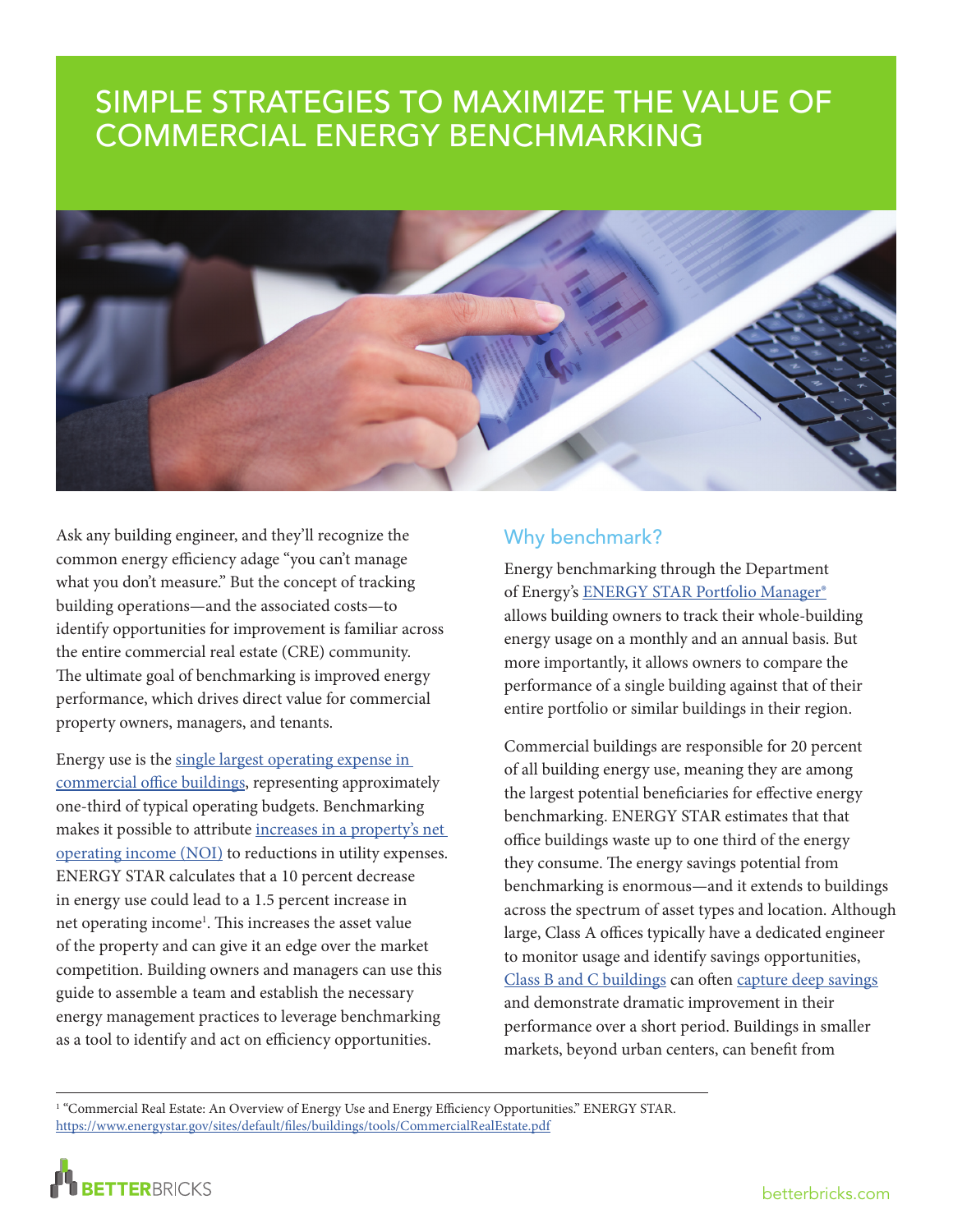benchmarking as well. Light industrial buildings and warehouses are also eligible to use Portfolio Manager to track industry-specific [Energy Process Indicators \(EPIs\)](https://www.energystar.gov/buildings/facility-owners-and-managers/industrial-plants/measure-track-and-benchmark/energy-star-energy).

Less tangible, non-financial, benefits of efficiency include the ability to attract and retain high quality tenants, improved tenant comfort, and higher occupancy rates. Energy benchmarking is keystone of any strong sustainability plan and can be an effective tool for communicating ongoing improvements to tenants or justifying the return on investment to ownership. Tenants see benchmarking as an indicator of excellent building management and it can help to differentiate a property from its peers.

## Why go beyond basic energy tracking?

Cities in the [Northwest are leading the nation](http://www.imt.org/resources/detail/map-u.s.-building-benchmarking-policies) in implementing building benchmarking and disclosure policies. In April of 2017, Portland's energy performance [reporting policy](https://www.portlandoregon.gov/bps/article/556895) will require commercial buildings over 20,000 square feet to benchmark their energy use. [Commercial buildings in Seattle](http://www.seattle.gov/environment/buildings-and-energy/energy-benchmarking-and-reporting/how-to-comply---disclosure) have been required to disclose their energy performance since 2011, and the data for buildings larger than 20,000 square feet will be made publicly available in early 2017. Energy benchmarking and disclosure policies are gaining traction in cities and states throughout the country.

By tracking energy use through Portfolio Manager, an owner is armed with a wealth of data to establish a usage baseline and a comparison to the broader commercial market. But it is difficult to drive significant improvement in building performance through energy tracking alone. A relatively small investment of additional time and resources to pursue deeper energy analysis of benchmarking data can reap huge rewards of energy and dollar savings for a property. Owners should consider assembling a team to identify actionable insights from energy data and to implement efficiency strategies that ultimately drive value for the building.

Commercial real estate is host to a complex web of stakeholders, each of which plays a different role in collecting benchmarking data, conducting data analysis, and implementing efficiency projects. Property managers are typically best positioned to jumpstart the benchmarking process by identifying building energy meters and drawing on current information regarding property features, tenant spaces, and occupancy. Managers can then coordinate with building ownership to request meter data from their utility.

Once this data is entered into Portfolio Manager, building engineers or third-party energy service providers can analyze more granular interval data to detect anomalies in energy usage or load among various building systems. Oftentimes, there are low- and no-cost adjustments to building operations and maintenance (O&M) practices that can that can yield large energy savings over time. [Building Operator Certification](http://www.theboc.info/) gives building engineers and maintenance personnel the hands-on skills to implement O&M best practices that improve performance. Smaller buildings that do not have dedicated engineers, can still work with third-party providers to obtain comprehensive energy data analysis, receive recommendations for whole-building efficiency improvements, and monitor changes in usage over time.

Property managers pick up where engineers leave off by coordinating among various parties to drive improvements in performance. They play a key role in communicating the benefits of efficiency to existing tenants and timing larger projects to coincide with tenant turnover. Whole-building energy benchmarking can make it difficult to isolate usage trends among individual tenants. Tenant spaces account for one-third to one-half of commercial building's end uses, and small [improvements in tenant spaces](http://www.seattle.gov/environment/buildings-and-energy/green-tenant-improvement-guides) or tenant energy practices can have a dramatic impact on reducing total building energy consumption. Property managers can lead in educating and engaging tenants about strategies [to reduce their energy usage](http://betterbricks.com/articles/exploring-opportunities-engage-your-tenants) from plug loads, to heating, ventilation, and air conditioning (HVAC), and lighting.